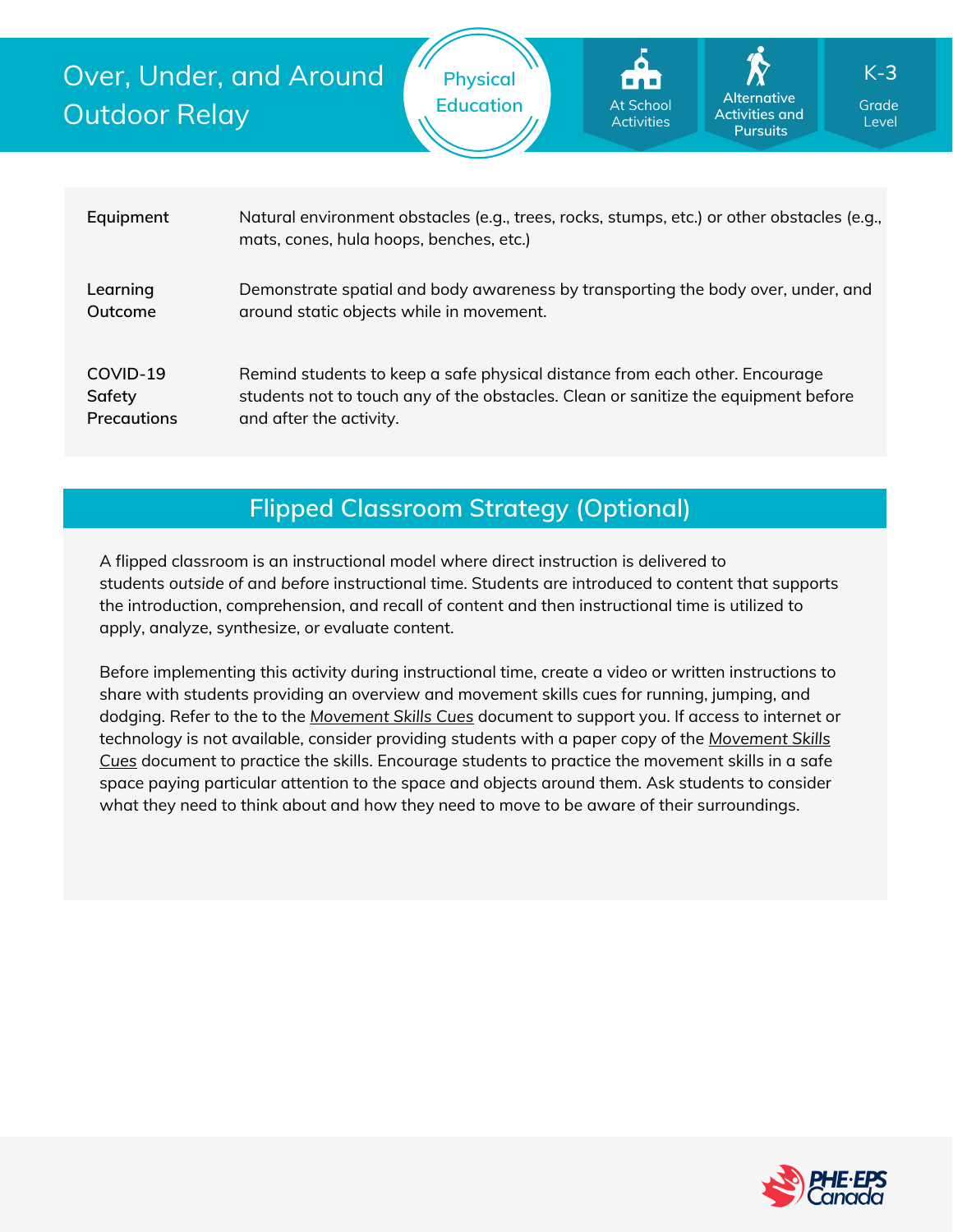



**Alternative Activities and Pursuits**

Level K-**3**

## **Activity Description**

Choose a large outdoor space for the activity preferably in a natural environment where trees, rocks, stumps, etc. can be utilized as obstacles. In urban environments, use other equipment like mats, cones, hula hoops, or benches as obstacles.

Invite students to spread out around the space and review how to perform the fundamental movement skills of running, jumping, and dodging. If needed, refer to the *Movement Skills Cue[s](https://phecanada.ca/sites/default/files/content/docs/Home%20Learning%20Resource/Movement%20Cues/Movement%20Skills%20Cues%201.pdf)* document to support you. Discuss the concept of spatial [awareness](https://phecanada.ca/sites/default/files/content/docs/Home%20Learning%20Resource/Movement%20Cues/Movement%20Skills%20Cues%201.pdf) with students focusing on what they need to think about and how they need to move to be aware of their surroundings. If utilizing a flipped classroom approach, remind students to apply what they learned or reviewed in the video or written instructions.

Choose a series of obstacles that students can safely go over, under, and around. Divide students into groups and create different obstacle courses to minimize the amount of time students are stationary. Students line up at the start of their course and take turns moving through the course over, under, or around each obstacle. Encourage students to be creative such as using one body part to go under something (e.g., put your foot under a branch). Younger students may require directions about which obstacles to go over, under, and around but challenge older students to decide how they would like to complete the course. The only rules are that students must go over, under, and around at least one object and must not to touch any objects with their hands. If there are multiple course options, rotate groups to different courses throughout the activity. Consider asking students what other types of instructions they can add for how to move through the course (e.g., between, beside, through, etc.).

# **Physical Education Competencies**



**Develop psychomotor skills, tactics, and strategies that facilitate a variety of physical activities across diverse environments.**

#### **MOVE**

# **THINK**

**Develop cognitive skills and strategies for a variety of movement contexts that**

**facilitate critical thinking, decision making, and problem solving.**



#### **FEEL**

**Develop affective skills and strategies that facilitate healthy and safe relationships with themselves, with others, and with their environment.**



### **ACT**

**Practice behaviour skills and strategies that facilitate movement competence and confidence.**



# **Reflection Questions**

Reflection is important to support learning during physical education. Consider asking students the reflection questions below and discuss the answers together.

- *What was the most challenging part of the relay? Why?*
- *What other types of movements could you have used to go over, under, and around the objects?*